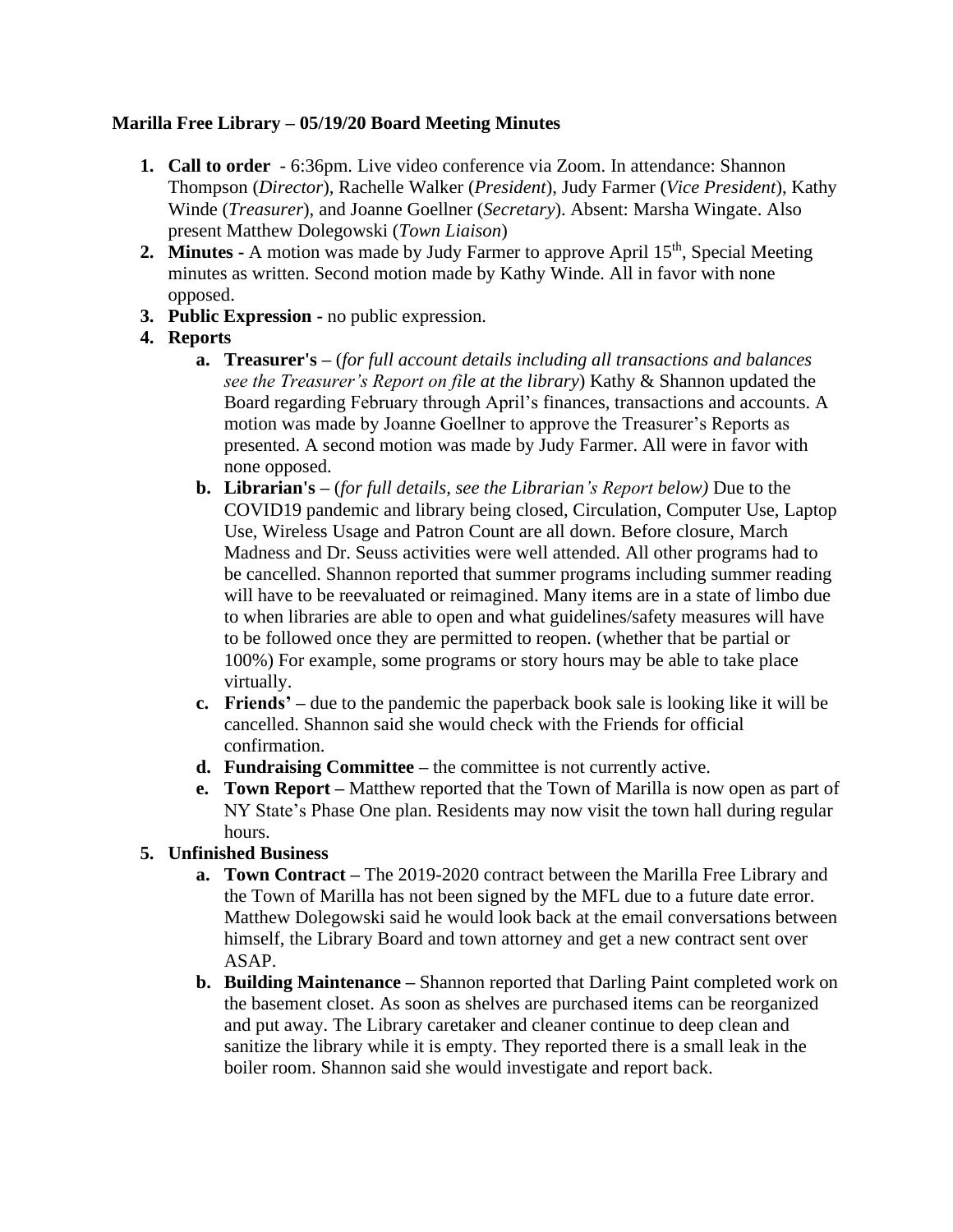**c. Annual Report –** (*Resolution & Report on file at library*) Shannon presented the library's 2019 Annual Report. Rachelle expressed how impressed she was by the library's "Numbers of Note" section, which includes circulated materials, library visits and program counts. The Board voted to approve the resolution which states:

RESOLVED, that the Library operated under its plan of service in accordance with the provisions of Education law and the Regulations of the Commissioner, and be it further

RESOLVED, that the Library attest that the financial information provided to the Buffalo & amp; Erie County Public Library and New York State as part of any and all reporting is true and complete, and be it further

RESOLVED, that the "Annual Report" was reviewed and accepted by the Board of Trustees.

(3 ayes/0 noes)

## **d. Binder from Central (revisit in June)**

## **6. New Business**

- **a. CD** The Marilla Free Library has funds in a CD that will be up for renewal on May 26<sup>th</sup>. The Board discussed the various impacts and potential budget/funding shortfalls that the COVID19 pandemic may have for the remainder of 2020 and into 2021. They also considered interest rates and the pros and cons of renewing the CD or making a full or partial withdrawal of funds. At the conclusion of discussion, a motion was made by Judy Farmer to close the CD and transfer the entire balance to the Capital Improvement Account. A second was made by Kathy Winde. All were in favor with none opposed.
- **b. Re-Opening Plans –** Shannon shared what information she had regarding the reopening of libraries in Erie County. Central shared with directors a draft B&ECPL COVID-19 Reopening SAFETY PLAN. The Director of the B&ECPL system is speaking with local government to determine which phase the libraries will reopen under and under what exact guidelines. System wide vs. local decisions will need to be made, guidance regarding the health and safety of both staff/patrons and CDC recommendations to follow. Opening will take place in stages. For example it could look like this:

Stage 1 - 25% staff reporting, preparing building, workspace, workflow, furniture removal/replacement

Stage 2 - 25-50% of staff report

Stage 3 - 75% of staff, reinstating meeting room, outreach

Stage 4 - 100% staff

Initial reopening would probably be curbside with decisions on methods, pickup modes or proceedures. Later on, appointments for patron computer use and a limit on time for usage.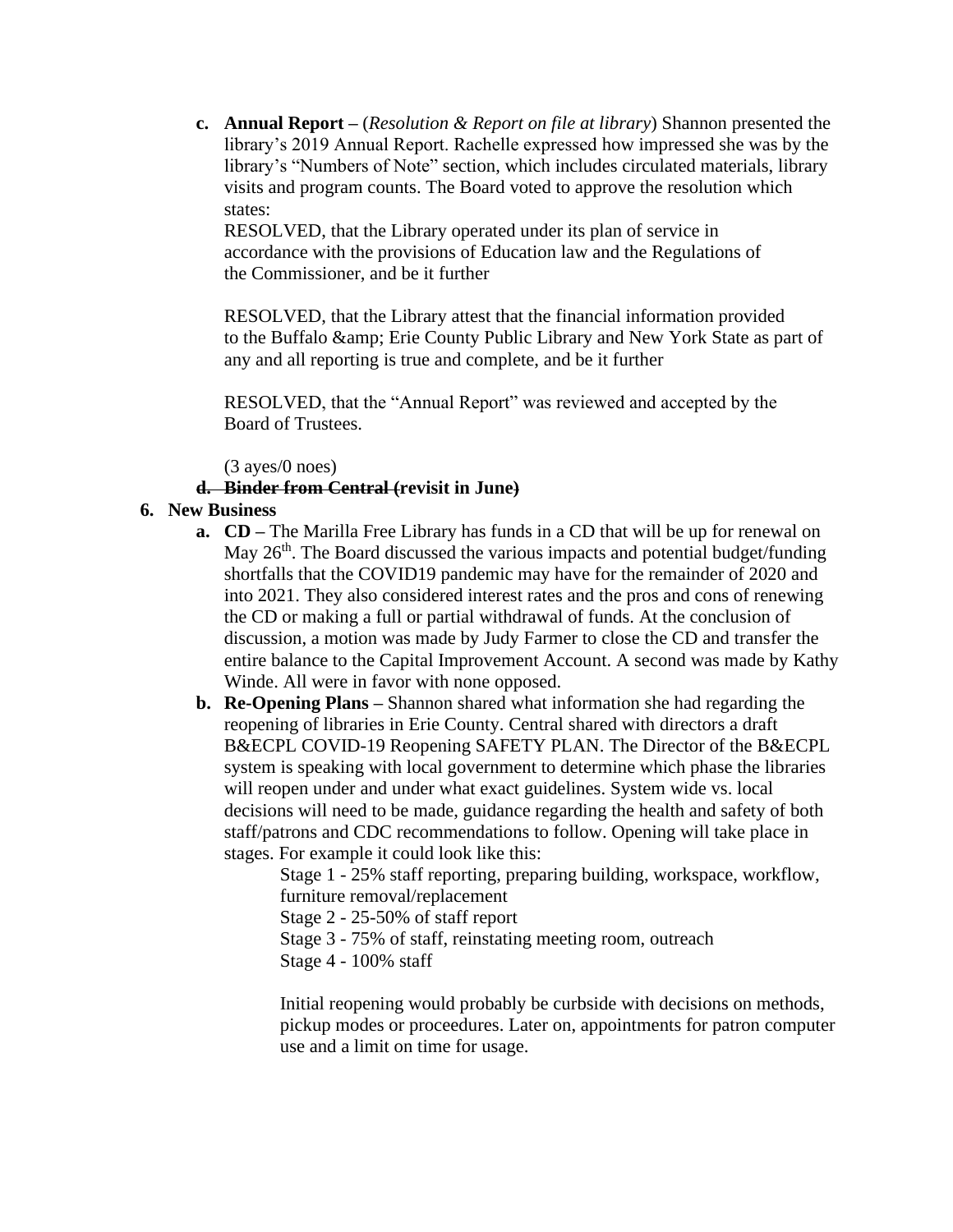Safety measures would include removal of fabric furniture for easy to wipe/clean material, keyboard covers, mask requirement, social distancing, plexi glass for checkout area. Materials would need to be quarantined for 72 hours before discharge. Central will provide some items like PPE and shields.

- **c. COVID-19 Budget Impact –** Rachelle shared that she was going to be participating in a Budget Impact meeting on 05/20 to discuss the probable 20-25% cut to libraries. It is important for supporters of the library to contact the federal government to come through with funding which could help libraries.
- **d. Board Members – (added to agenda)** Rachelle shared that she put out a call on Facebook for prospective Board members and received some interest. She sent out applications that she will present for review with the Board when she receives them.
- **e. Resignation – (added to agenda)** Joanne shared with regret, the letter of resignation received from long time Board Member Marsha Wingate. The Marilla Free Library expressed appreciation and gratitude for the dedication of service Marsha provided to the Marilla Free Library during her tenure. Joanne will mail a card, as Marsha has been unable to attend meetings.

# **7. Other Business**

- **a. Payroll Report –** a report was not available at the time of the meeting.
- **8. Next Meeting: 06/16/20 at 6:30 pm**
- **9. Adjournment -** There being no further business to conduct, a motion to adjourn the meeting was made by Judy Farmer at 6:36pm with a second by Joanne Goellner. All were in favor with none opposed.

Meeting Minutes Respectfully Submitted, May 22<sup>nd</sup>, 2020 by Joanne Goellner, Secretary.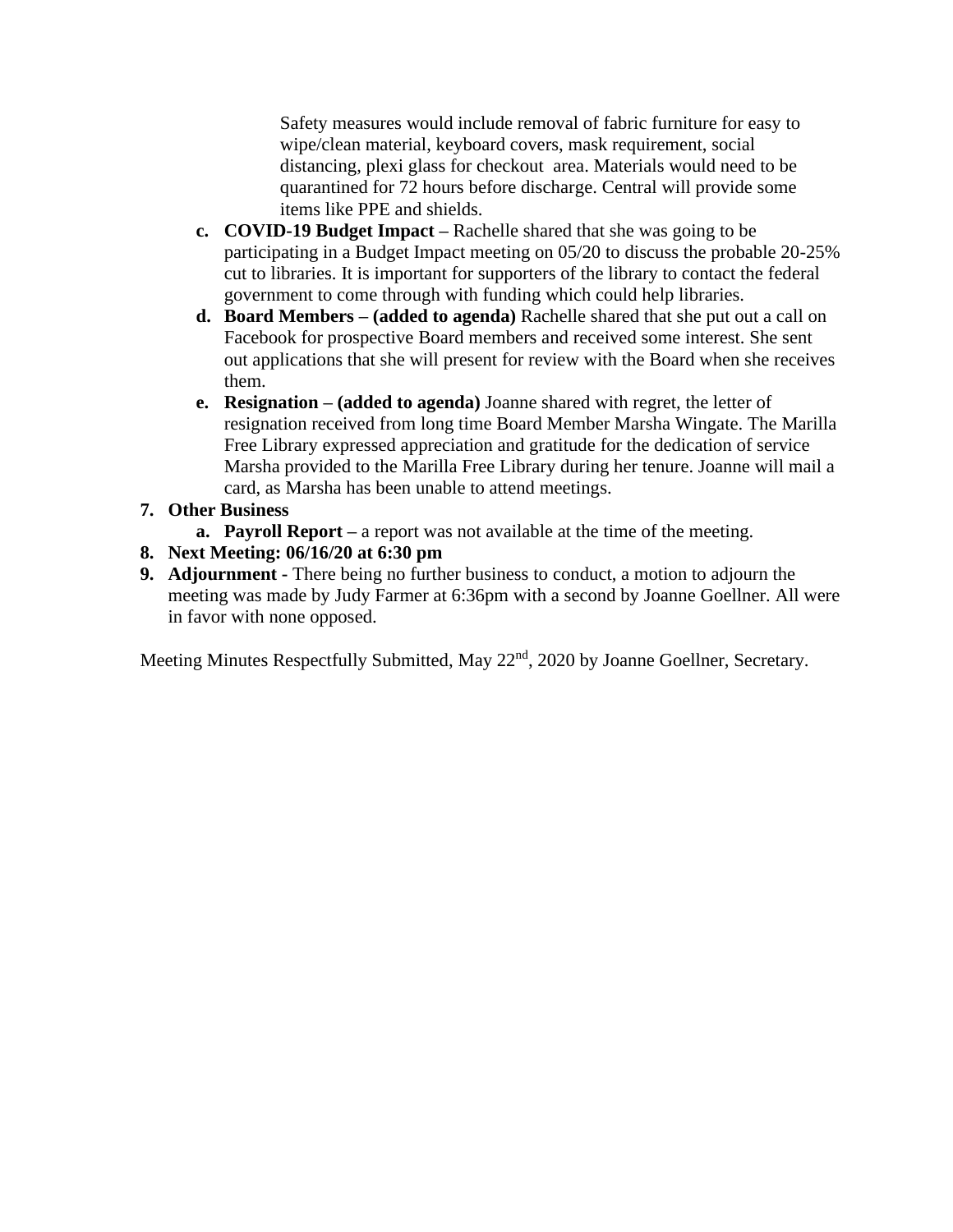#### *Operating Budget*

#### *Receipts*

February Receipts: \$ 248.05 (\$214.80 Fines/ \$14.05 Copies/ \$19.20 Print) March Receipts: \$ 4,478.85 (\$90.80 Fines/ \$13 Copies/ \$ 13.05 Print/ \$4,360 Transfer from Town) April Receipts: \$ 0 Receipts year to date: \$ 7,215.60 (includes \$4,360 from Town & \$2,217 System Appropriation) *Actual Operating Receipts year to date:* \$638.60

This represents fine/copy/print revenue. This year our revenue commitment is \$3,383.

#### *Expenditures*

*February*: \$ 20.00 *March:* \$ 3,050.44 (\$2,860 payment to HDE from Town) *April:* \$1,500 (payment to Darling Paint from Town) Expenditures year to date: \$6,380.54. (This includes \$4,360 in Town Expenditures) *Actual Operating Expenditures year to date:* \$2,020.54 This year our expenditure allotment is \$5,600.

#### *Circulation*

February was 2,923. This was down by 85 or -2.8% March was 2,223. This was down by 1,099 or -33.1% April was 22. This was down by 3,250 or -99.3 % Year to date is 7,963. This is down by 4,552 or -36.4%

#### *Computer Use*

February was 60. This was down by 14 or -18.9% March was 44. This was down by 47 or -51.6% April was 0. This was down by 61 or -100% Year to date is 156. This is down by 127 or -44.9%

#### *Laptop Use*

February was 15. This was up by 3 March was 9. This was down by 7 April was 0. This was down by 12 Year to date is 43. This is down by 12

#### *Wireless Usage*

February was 122. This was up by 26 or 27.1% March was 88. This was down by 66 or -42.9% April was 12. This was down by 151 or -92.6% Year to date is 332. This is down by 199 or -37.5%

#### *Patron Count*